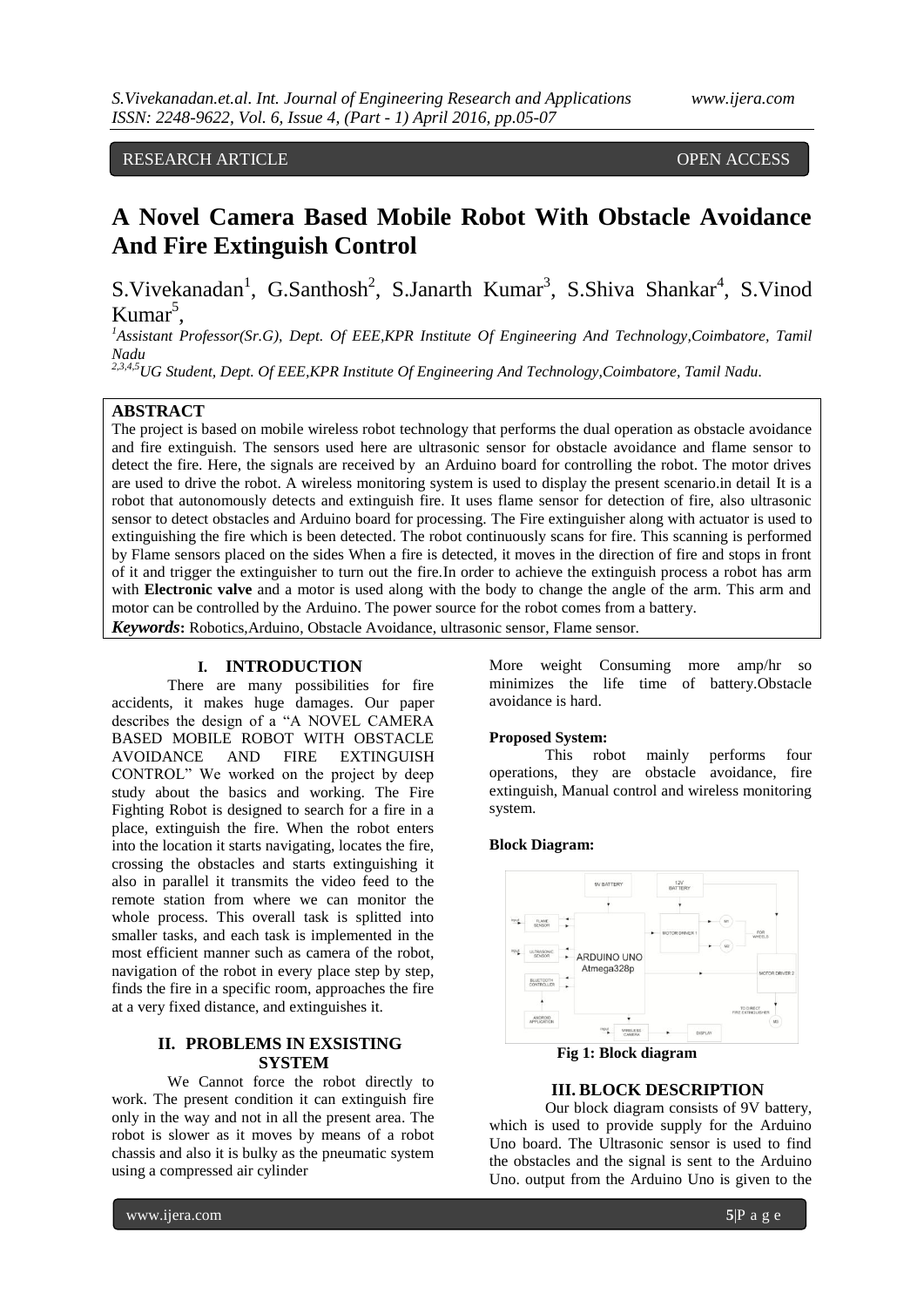motor driver as input.12V battery provides the supply for the motor driver. The motor driver is used to drive the Dc gear motor. Two motors are used for the wheel arrangement. Flame sensor is used to detect the fire and gives the signal to the Arduino Uno, which controls the Extinguisher to put off the fire. The Bluetooth controller is used for manual controlling operation by using android application. Where wireless camera is used to show the present scenario.

### **1) Obstacle Avoidance**



**Fig 1: Obstacle avoidance operation**

Obstacles are the main problem for the Robots. To avoid the obstacle's

In the way of robot, we are using ultrasonic sensors. The ultrasonic sensors are used to detect the obstacles. The ultrasonic sensor transmits the ultrasonic waves and receives the waves reflected from the object.



When it detects the obstacle or object, it gives analog input signal to the Arduino UNO board. This converts the analog signal into the digital signal by using ADC converter. The converted digital signal is given to the Motor driver. The motor driver is used to drive the DC gear motors. These motors are used for the wheel arrangement for the robot. Motor driver navigates the robot to avoid the obstacles.

#### **2) Fire Extinguish:**

The main operation of our robot is fire extinguish control, to perform this operation we are using flame sensor and fire extinguisher with valve actuator. Flame sensor is used to detect the flame

by measuring the wavelength of the light. Without the interruption of sunlight, like in a room, the flame sensor can easily find the candle flame. The flame sensor continuously scans for the fire. If the fire is detected it send the signal to the Arduino UNO board. The Arduino UNO sends the signal to the motor driver to navigate the robot for fire extinguish operation. The robot stops in a particular range from the fire. The Arduino board gives the signal the motor, which is connected to the Valve actuator. The motor actuates the valve to spray the fire extinguisher to extinguish the fire.

## **3) Manual Controlling:**

For the manual controlling operation we are using Bluetooth controller. To perform the Bluetooth controlling operation the wireless monitoring operation has a major role, because without knowing the present scenario we can't perform the manual operation. The application is developed using android for the Bluetooth controller in mobile phone. Were the controlling signals to the Bluetooth controller is given by the android application in the mobile phone. The Bluetooth controller receives the signal and gives to the Arduino board. The Arduino board controls the robot using motor driver.

**Disadvantage:** Range between Bluetooth controller to the android mobile phone.

#### **4) Wireless Monitoring System:**

The wireless monitoring system is used to know the present scenario of the area. And for the Bluetooth controlling operation also wireless monitoring system is must. When the robot handles the difficulties because of obstacles on that time wireless monitoring system helps for the robot.

#### **Chassis:**

All the sensor and components of the robot are carried by the chassis; so a

strong and light weight chassis will be ideal. Chassis can bemade from different types of materials, some of the types are aluminum, steel, acrylic, plastic, and

high density polymer.

#### **Power Supply**

The Rechargeable batteries were the power supply of choice for the robot. Combined with basic line regulation rechargeable batteries provide clean and allowed reuse of the batteries when depleted. The selection between different types of batteries was made based on size and power requirements

#### **Advantages:**

Manual control